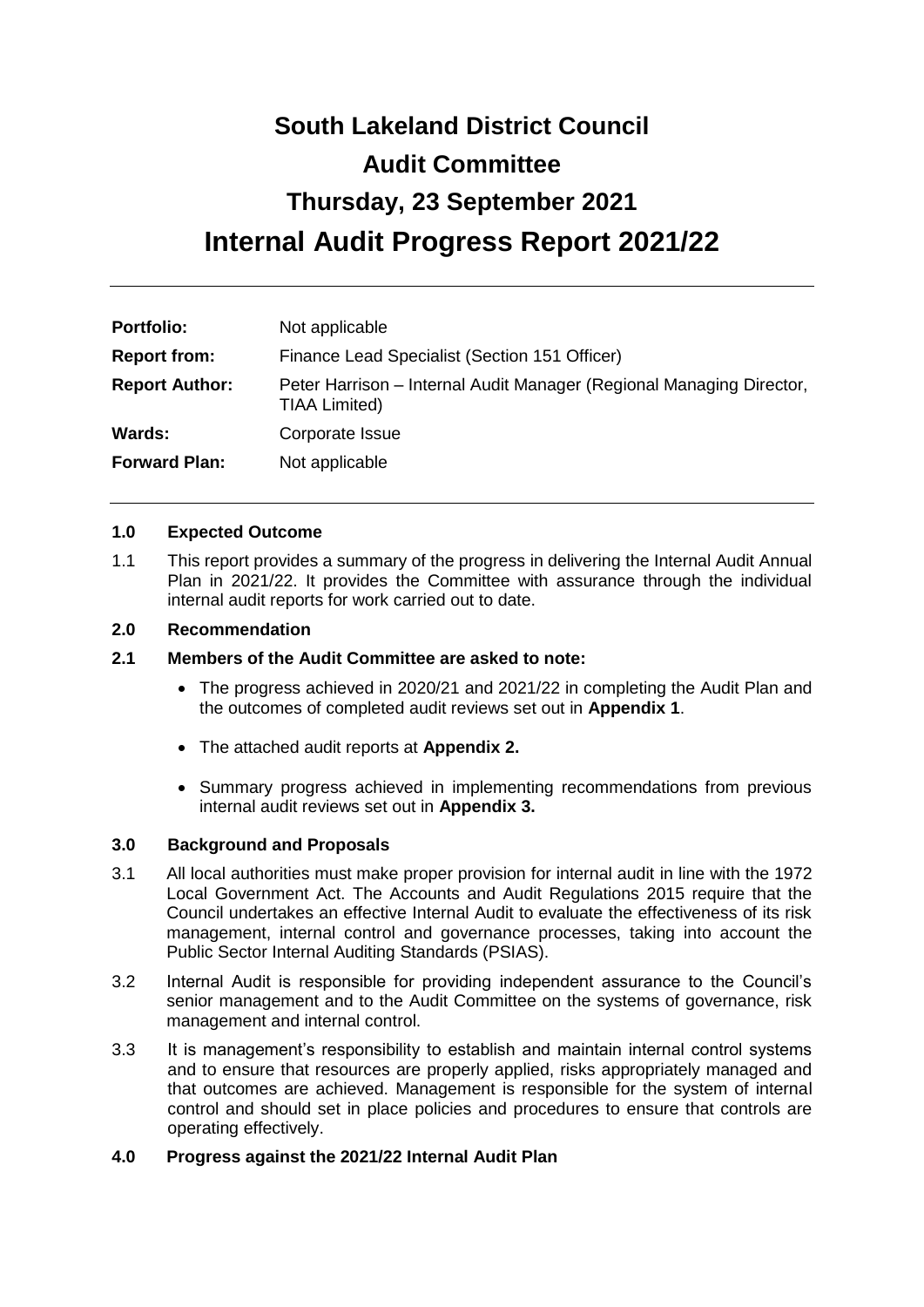- 4.1 The Internal Audit Plan was approved by the Committee in April 2021.
- 4.2 The progress report at Appendix 1 provides the Committee with a summary of the position as at September 2021.
- 4.3 At this stage, three 2021/22 internal audit reports have been finalised, with fieldwork underway on a further three reviews.

## **5.0 Audit reports completed in the period**

- 5.1 Appendix 2 contains the executive summaries of the three audits completed in the period:
	- Contract Management;
	- Procurement: and
	- **Debtors**

## **6.0 Follow up of internal audit recommendations**

6.1 The latest summary position relating to the implementation of outstanding recommendations is set out in Appendix 3.

#### **7.0 Alternative Options**

7.1 There are no alternative options; the Accounts and Audit Regulations 2015 require that the Council undertakes an effective Internal Audit to evaluate the effectiveness of its risk management, internal control and governance processes, taking into account the Public Sector Internal Auditing Standards (PSIAS).

#### **8.0 Links to Council Priorities**

8.1 Internal Audit provides independent assurance on the Council's arrangements for governance, risk management and internal control in support of delivery of the Council's strategic priorities.

## **9.0 Implications**

# **Financial, Resources and Procurement**

9.1 There are no direct financial implications to this report.

#### **Human Resources**

9.2 There are no direct staffing implications arising from this report.

**Legal**

9.3 There are no legal implications arising from this report.

#### **Health, Social, Economic and Environmental**

- 9.4 Have you completed a Health, Social, Economic and Environmental Impact Assessment? No
- 9.5 If you have not completed an Impact Assessment, please explain your reasons: this report relates to a review of corporate governance and is considered to have no Health, Social, Economic and Environmental impacts.

# **Equality and Diversity**

- 9.7 Have you completed an Equality Impact Analysis? No
- 9.8 If you have not completed an Impact Assessment, please explain your reasons: this report relates to a review of corporate governance and is considered to have no Equality and Diversity impacts.